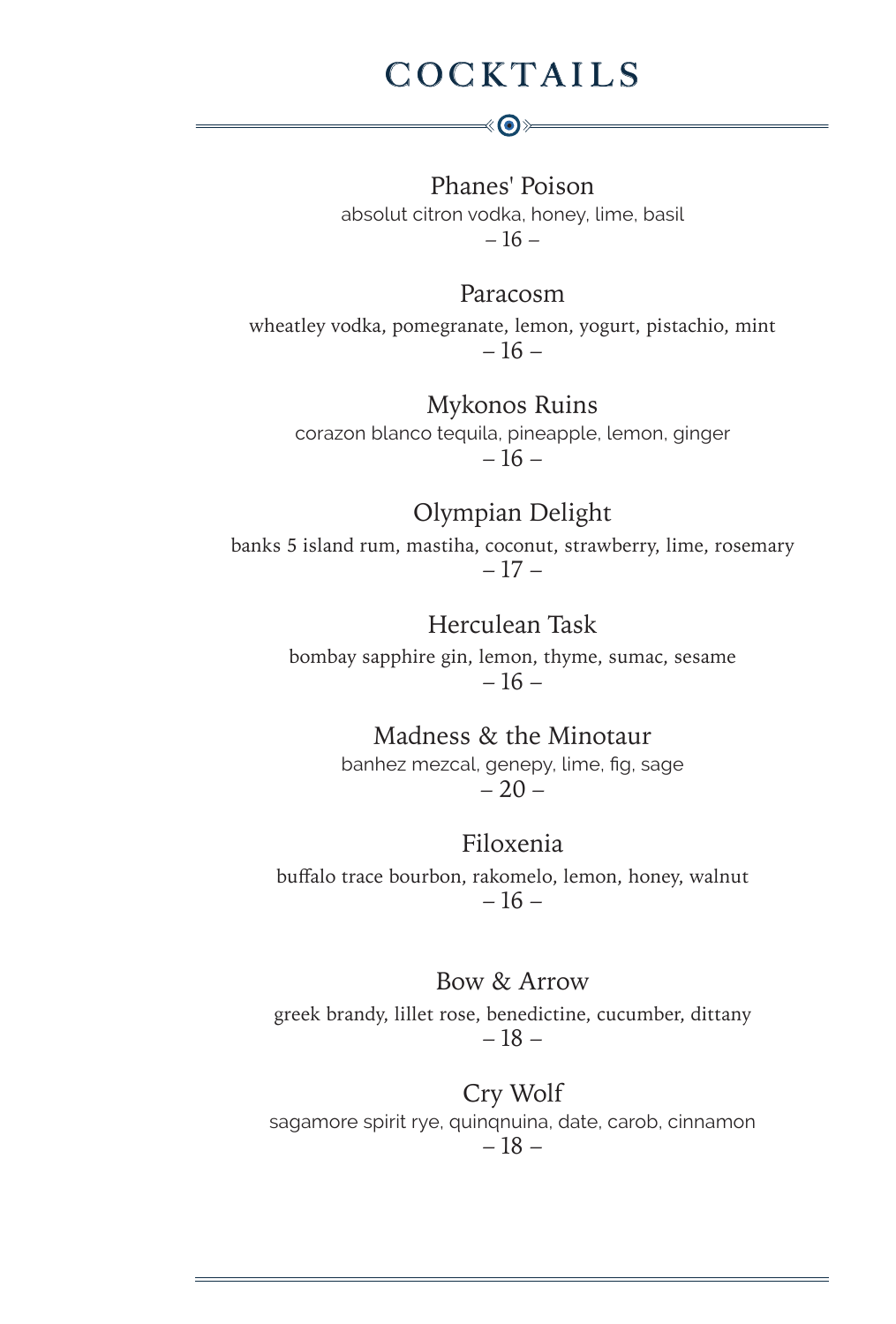### WINE BY THE GLASS  $\odot$

### **sparkling**

Chablis, FR

| Brut, Tselepos 'Amalia', NV<br>Arcadia, GR                              | 25 |
|-------------------------------------------------------------------------|----|
| Brut, Taittinger, 'La Francaise', NV<br>Reims, FR                       | 27 |
| Prosecco, Voveti, NV<br>Fruili, IT                                      | 15 |
| Brut Rosé, Scharffenberger, NV<br>Mendocino County, CA                  | 20 |
| <b>WHITES</b>                                                           |    |
| Riesling, Max Ferdinand Richter, 'Estate Riesling', 2020<br>Mosel, GER  | 16 |
| Pinot Grigio, Ca'Montini, 'Terre di Vafredda', 2020<br>Trentino, IT     | 15 |
| Assyrtiko, Domaine Porto Carras, 2017<br>Halkidiki, GR                  | 19 |
| Sauvignon Blanc, Philippe Raimbault, 'Les Godons', 2020<br>Sancerre, FR | 20 |
| Pinot/Chardonnay, Cantina Terlan, 'Terlaner', 2019<br>Sudtirol, IT      | 19 |
| Chardonnay, Neyers, 2019<br>Sonoma County, CA                           | 18 |
| Chardonnay, Domaine Zafeirakis, 'Foothills', 2017<br>Tyrnavos, GR       | 21 |
| Chardonnay, Maison Champy, 2018                                         | 24 |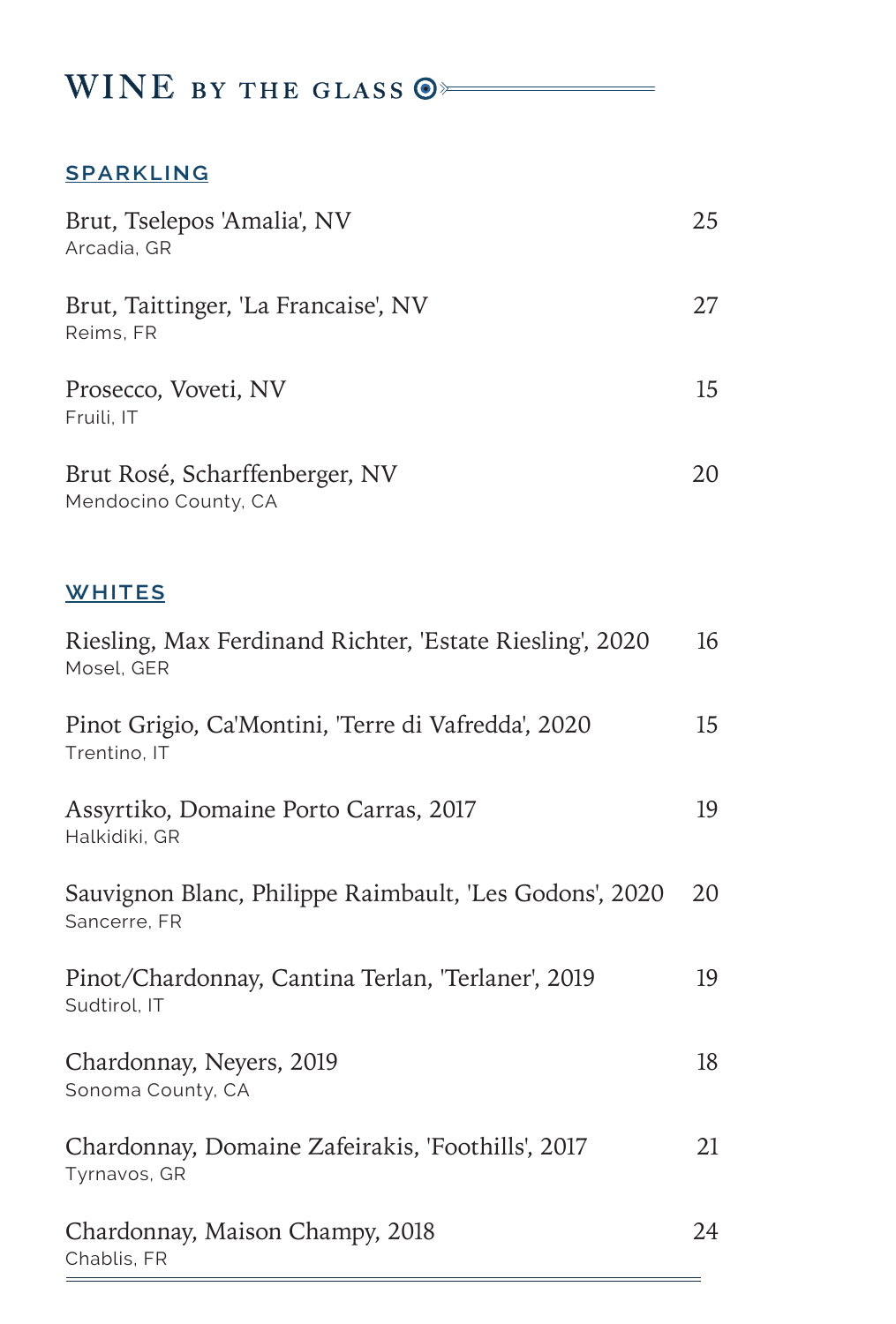### **reds**

| Pinot Noir, Routestock, 2020<br>Sonoma Coast, CA                  | 16 |
|-------------------------------------------------------------------|----|
| Tempranillo, Cune, 'Grand Reserva', 2011<br>Rioja, ES             | 18 |
| Sangiovese, Bellus, 'Girasole', 2015<br>Tuscany, IT               | 18 |
| Agiorgitiko, Palivou Estate, 2018<br>Nemea, GR                    | 16 |
| Blend, Château Musar 'Musar Juene', 2018<br>Bekaa Valley, LB      | 19 |
| Cabernet Sauvignon, Capture 'Innovant', 2017<br>Sonoma County, CA | 24 |
| <b>ROSE</b>                                                       |    |
| La Fete du Rosé, 2020<br>Tuscany, IT                              | 17 |
| Elena Walch '20/26', 2020<br>Trentino-Alto Adige, IT              | 14 |

<u> 1989 - Johann Barnett, fransk politiker (</u>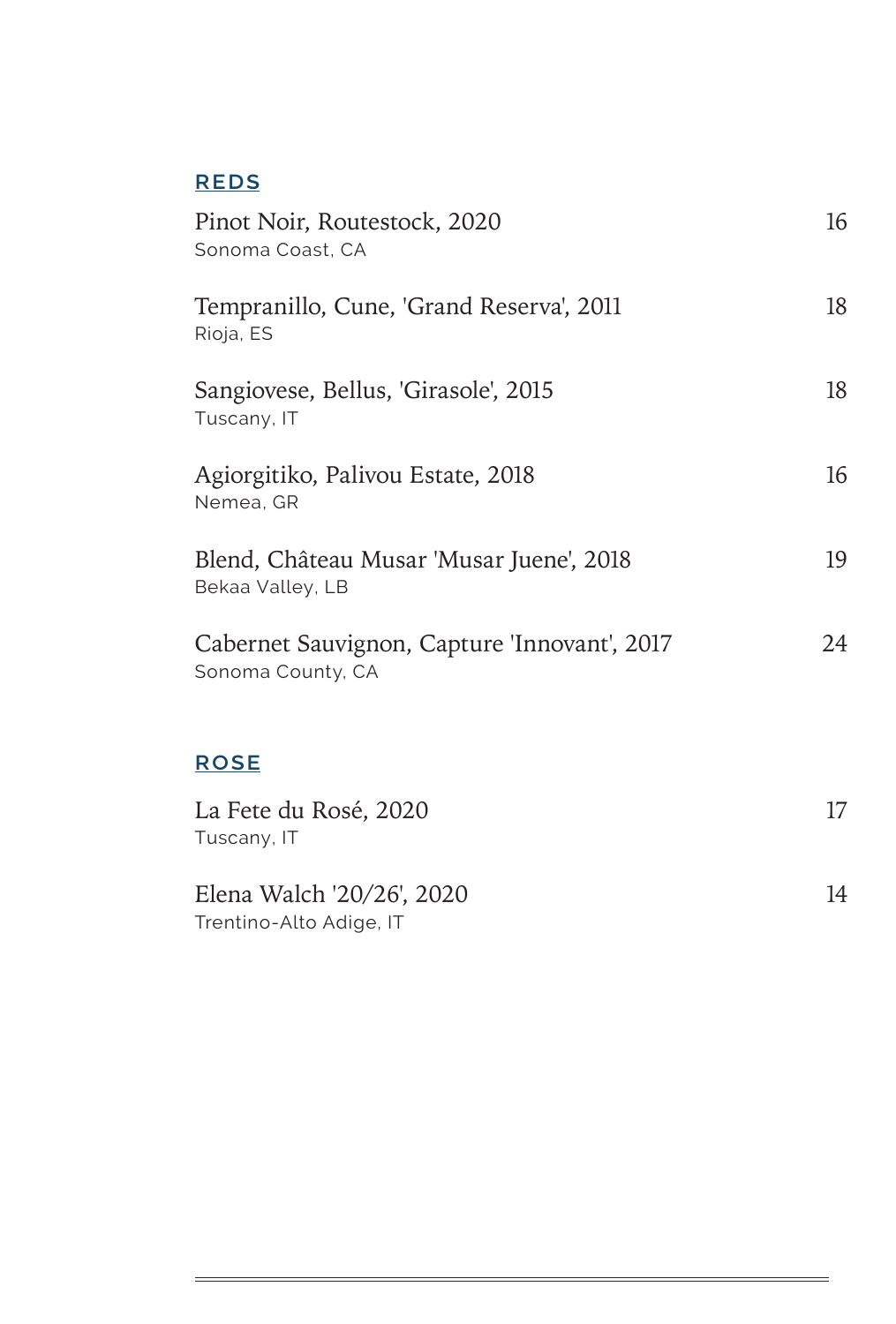### BEER  $\circ$

### **local drafts**

| 8th Wonder Dome Faux'm Cream Ale, 5.2% | 8. |
|----------------------------------------|----|
| Karbach Crawford Bock, 4.5%            | 6  |
| Karbach Love Street Kölsch, 4.5%       | 6  |
| St.Arnolds Juicy IPA, 6.1%             | 8  |
| <b>St.Arnolds Seasonal Selection</b>   | 8  |
| Eureka Heights Space Train IPA, 5.5%   |    |

### **bottled**

| Mythos Greek Lager, 5% | 6 |
|------------------------|---|
| Shiner Light, 4.5%     | 6 |
| Dos Equis, $5.2\%$     |   |
| Stella Artois, 6%      |   |

<u> 1989 - Johann Barn, amerikansk politiker (</u>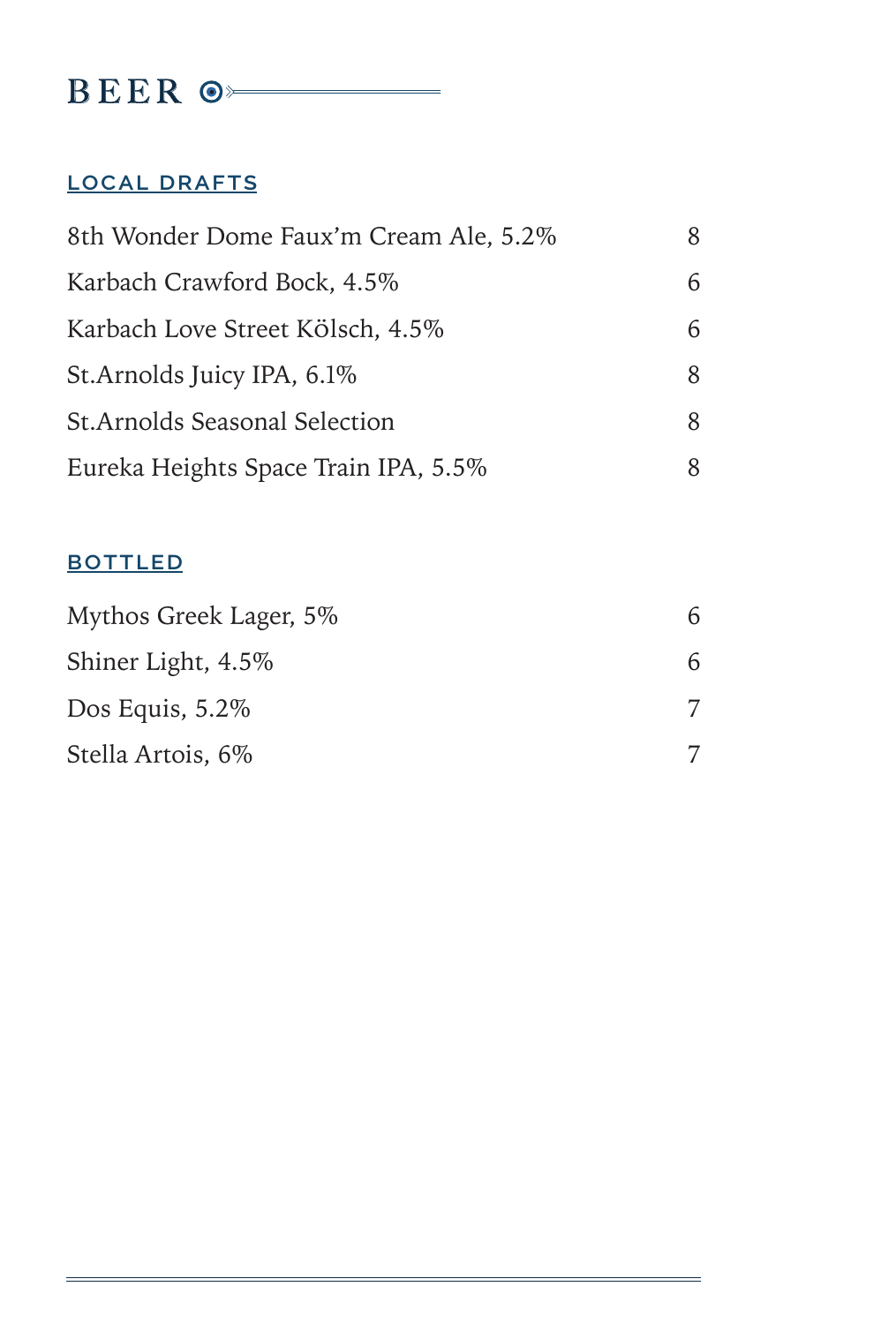# HELLENIC SPIRITS  $\circ$

| Apostalagma Ouzo                          | 22 |
|-------------------------------------------|----|
| Haraki Tsikoudia                          | 11 |
| Idoniko Tsipouro                          | 10 |
| Ipsicaminos Tsipouro                      | 8  |
| <b>KEO Zivania</b>                        | 11 |
| Kretaraki Cretan Tsikoudia                | 9  |
| Kretaraki Tsikoudia of Cabernet Sauvignon | 15 |
| Metaxa 5 Star                             | 12 |
| Metaxa 7 Star                             | 12 |
| Ouzo by Metaxa                            | 12 |
| Ouzo $#12$                                | 12 |
| Ouzo Isidoros Arvanitis of Plomari        | 12 |
| Ouzo Mitilini                             | 14 |
| Skinos Mastiha                            | 12 |
| Tsilili Tsipouro                          | 11 |
| Tsipouro Agioneri Meteora                 | 12 |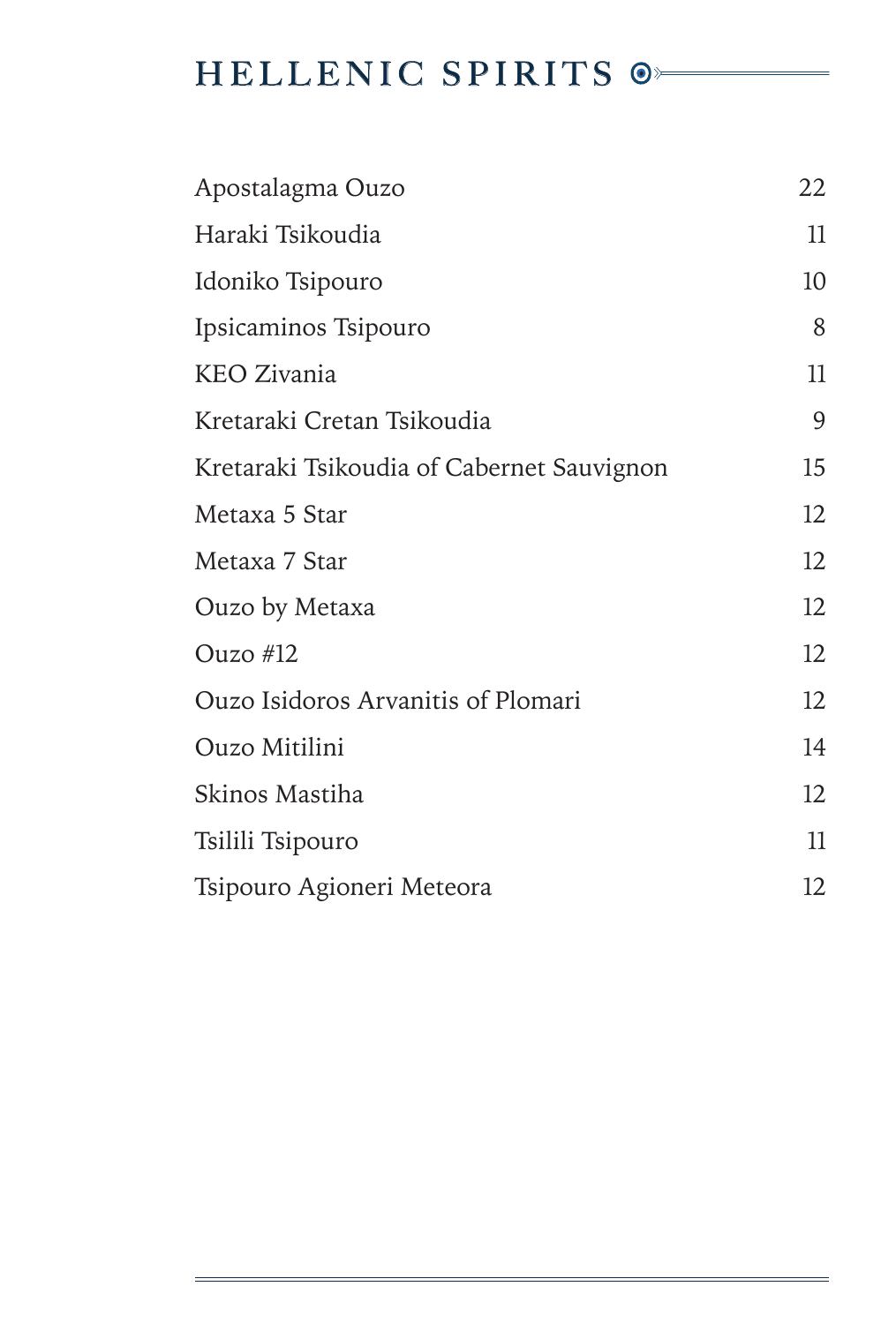### VODKA <sup>o</sup>

| <b>Absolut Citron</b>  | 11 |
|------------------------|----|
| Belvedere              | 14 |
| Chopin Potato          | 13 |
| Dripping Springs       | 12 |
| <b>Grey Goose</b>      | 14 |
| Grey Goose L'Orange    | 14 |
| Grey Goose La Poire    | 14 |
| Haku                   | 13 |
| Jean Marc XO           | 19 |
| Ketel One              | 14 |
| Reyka                  | 12 |
| St. George All Purpose | 11 |
| Stolichnaya            | 11 |
| Stoli Elit             | 19 |
| Tito's                 | 14 |
| Wheatley               | 12 |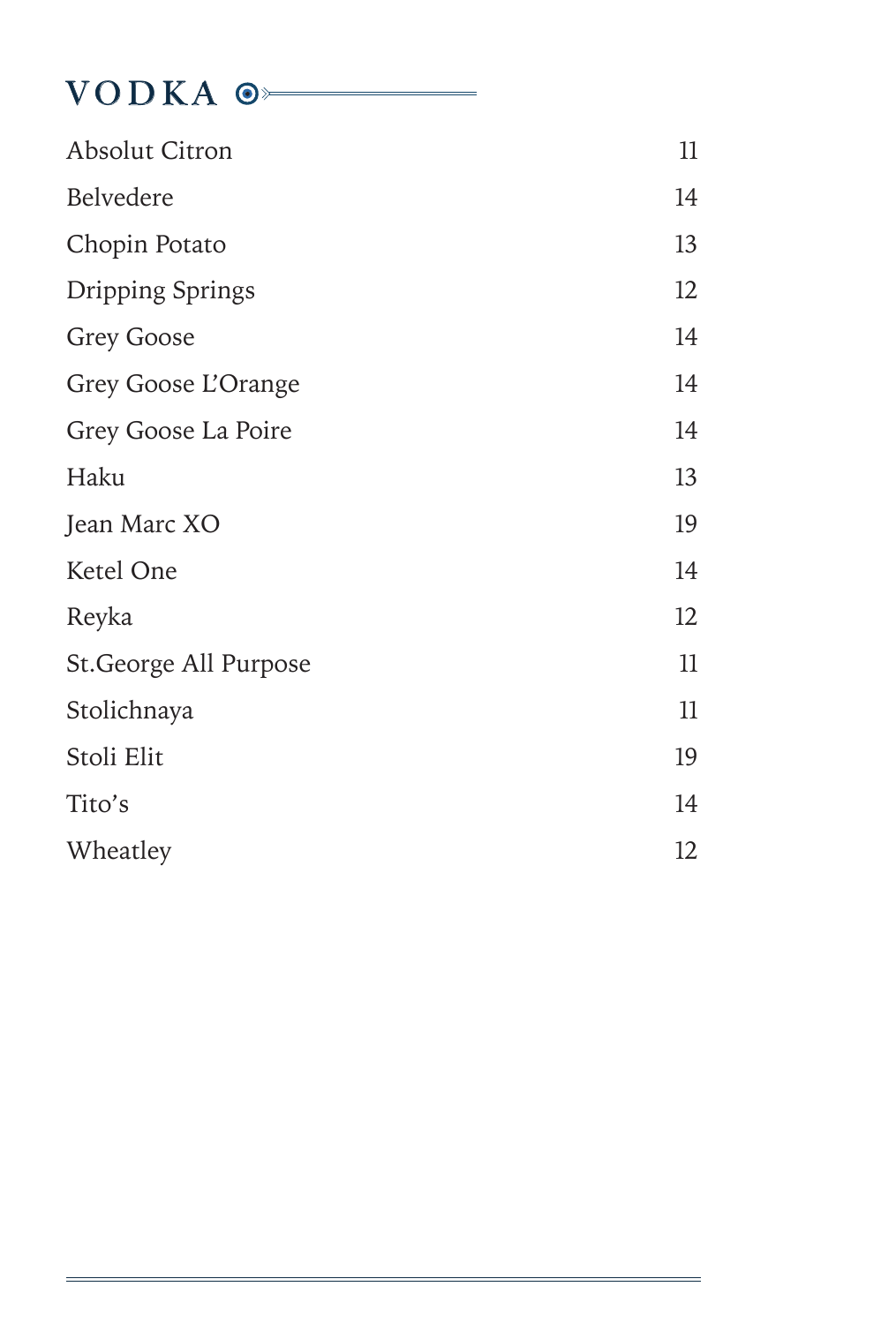# GIN  $\circ$

| Barr Hill                       | 14 |
|---------------------------------|----|
| Barr Hill Tom Cat               | 18 |
| Beefeater                       | 12 |
| Beefeater 24                    | 12 |
| <b>Bols Barrel Aged Genever</b> | 13 |
| <b>Bombay Sapphire</b>          | 13 |
| Botanist                        | 16 |
| Brooklyn                        | 15 |
| Ford's                          | 11 |
| Grey Whale                      | 14 |
| Hendrick's                      | 14 |
| Monkey 47                       | 23 |
| Ransom Dry                      | 10 |
| Ransom Old Tom                  | 12 |
| Roku                            | 13 |
| Sipsmith London Dry             | 11 |
| Tanqueray                       | 12 |
| Tanqueray No. 10                | 15 |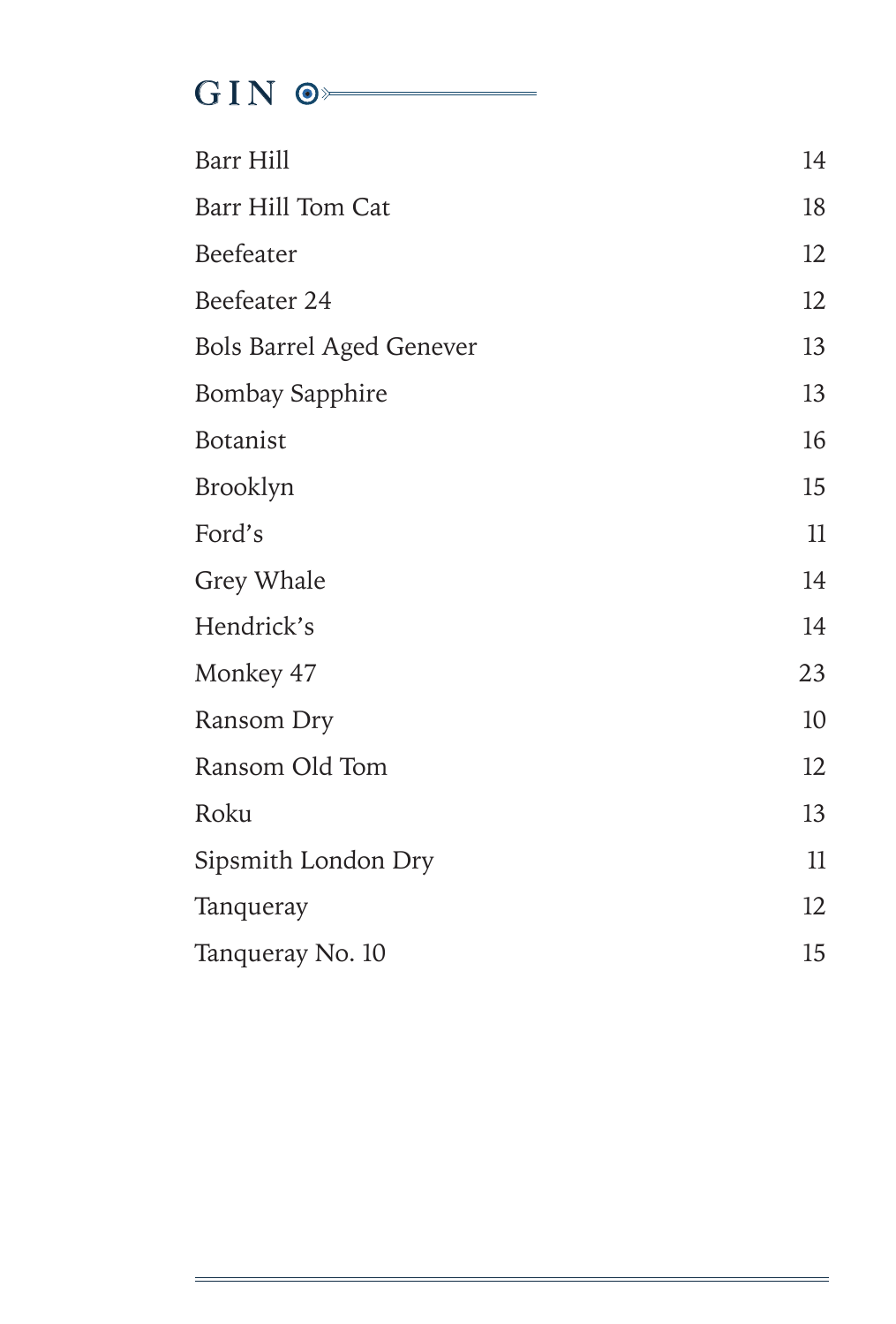# TEQUILA<sup>O</sup>

| Casamigos Blanco     | 17  |
|----------------------|-----|
| Casamigos Reposado   | 20  |
| Casamigos Añejo      | 22  |
| Casa Dragones Blanco | 23  |
| Casa Dragones Anejo  | 45  |
| Casa Dragones Joven  | 104 |
| Cincoro Añejo        | 44  |
| Clase Azul Plata     | 43  |
| Clase Azul Reposado  | 57  |
| Corazon Blanco       | 12  |
| Don Julio Blanco     | 19  |
| Don Julio Reposado   | 21  |
| Don Julio Añejo      | 22  |
| Don Julio 1942       | 52  |
| El Tesoro Blanco     | 17  |
| Milagro Reposado     | 13  |
| Milagro Añejo        | 15  |
| Olmeca Altos         | 12  |
| Patròn Silver        | 19  |
| Patròn Reposado      | 20  |
| Patròn Añejo         | 21  |
| Teremana Blanco      | 16  |
| Teremana Reposado    | 18  |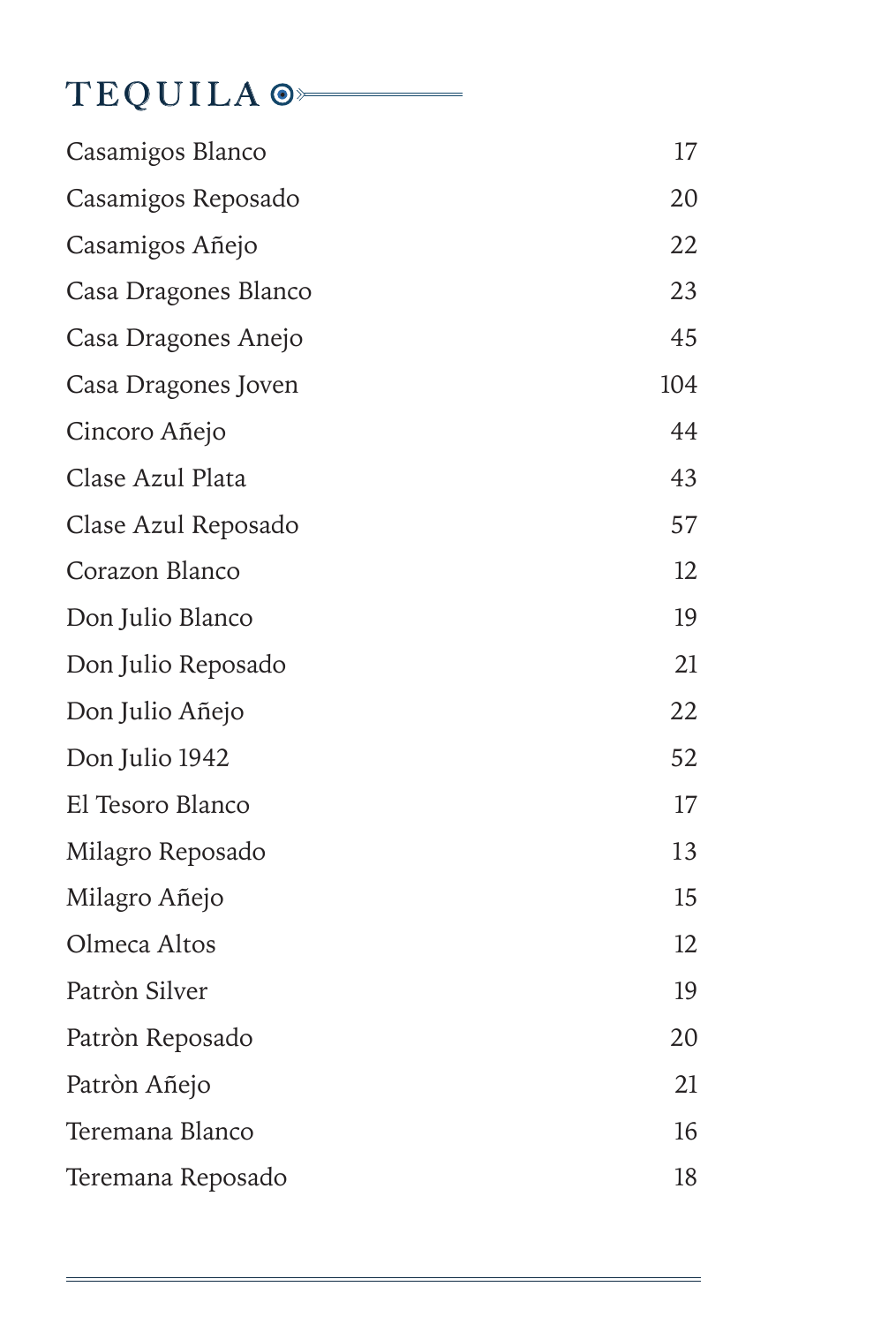# **MEZCAL**  $\circ$

| Casamigos       | 21 |
|-----------------|----|
| Del Mageuy Vida | 13 |
| Ilegal Joven    | 14 |
| Ilegal Anejo    | 33 |

RUM  $\circ$ 

| Abuelo Anjeo            | 12  |
|-------------------------|-----|
| Appleton 1994           | 150 |
| Bacardi Superior        | 10  |
| Bacardi Ocho            | 12  |
| Brugal Extra Dry        | 10  |
| Captain Morgan Spiced   | 10  |
| Gosling's Dark          | 10  |
| Neisson Blanc           | 11  |
| <b>Plantation Dark</b>  | 10  |
| Smith & Cross           | 12  |
| Wray & Nephew Overproof | 12  |
| Zacapa 23               | 17  |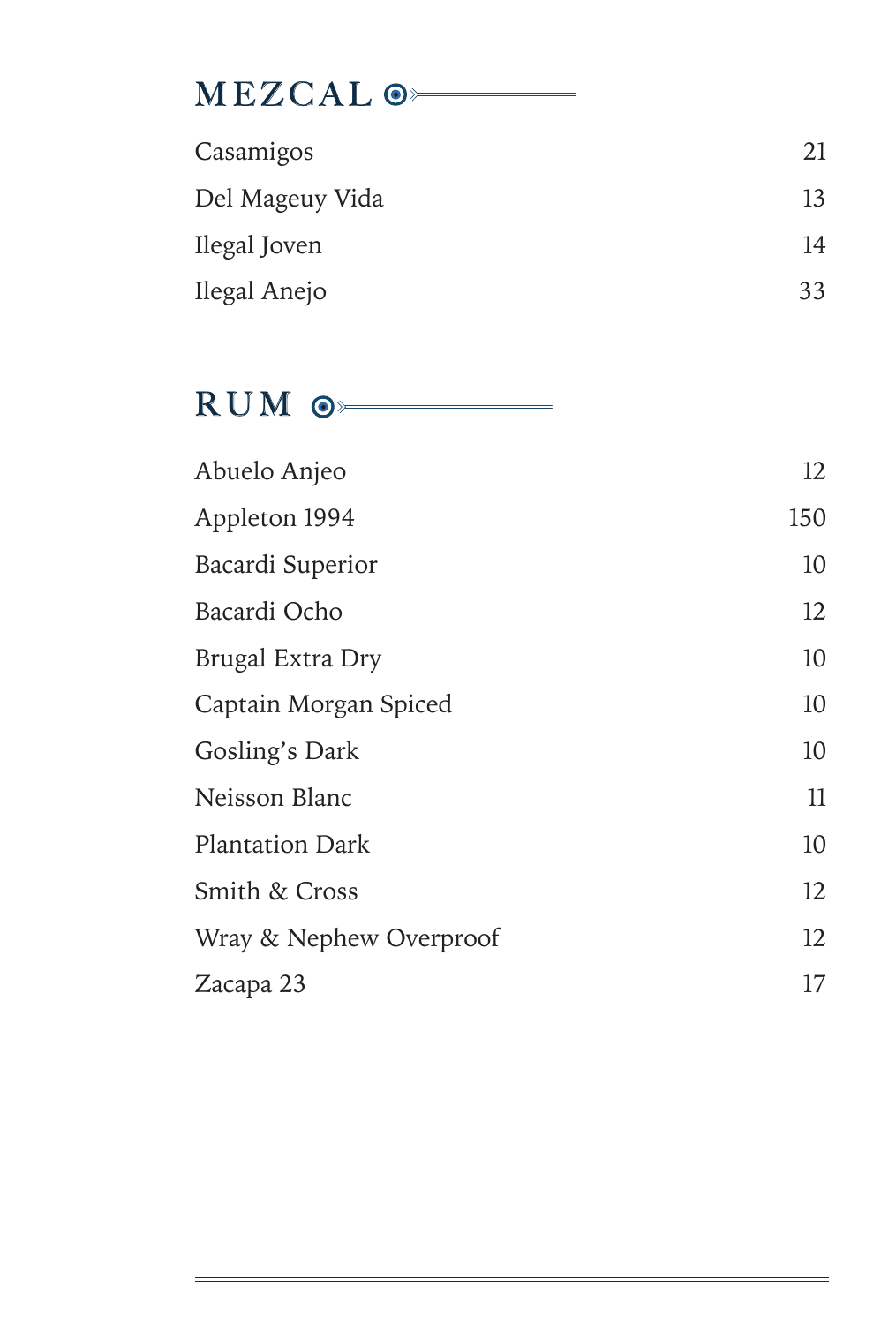# SINGLE MALT

## SCOTCH  $\circ$

| Aberfeldy 12 yr                    | 17  |
|------------------------------------|-----|
| Aberlour 12 yr                     | 20  |
| Balvenie 12 yr Single Barrel       | 31  |
| Balvenie 14 yr Caribbean Cask      | 33  |
| Balvenie 17 yr Double Wood         | 55  |
| Balvenie 21 yr Port Wood           | 91  |
| BenRiach 10 yr Curiositas          | 25  |
| Bowmore 15 yr                      | 32  |
| Bunnahabhain 12 yr                 | 21  |
| Glenfiddich 12 yr                  | 19  |
| Glenfiddich 14 yr Bourbon Barrel   | 22  |
| Glenfiddich 18 yr                  | 45  |
| Glenfiddich 21 yr Reserva Rum Cask | 71  |
| Glenlivet 12 yr                    | 18  |
| Glenlivet 15 yr                    | 28  |
| Glenlivet 21 yr                    | 120 |
| Glenmorangie 10 yr                 | 14  |
| Glenmorangie 18 yr                 | 36  |
| Glenmorangie Nectar D'Or           | 24  |
| Glenmorangie Signet                | 77  |
| Lagavulin 16 yr                    | 35  |
| Laphroaig 10 yr                    | 20  |
| Macallan 12 yr                     | 30  |
| Macallan 15 yr Triple Cask         | 46  |
| Macallan Gold Double Cask          | 27  |
| Oban 14 yr                         | 38  |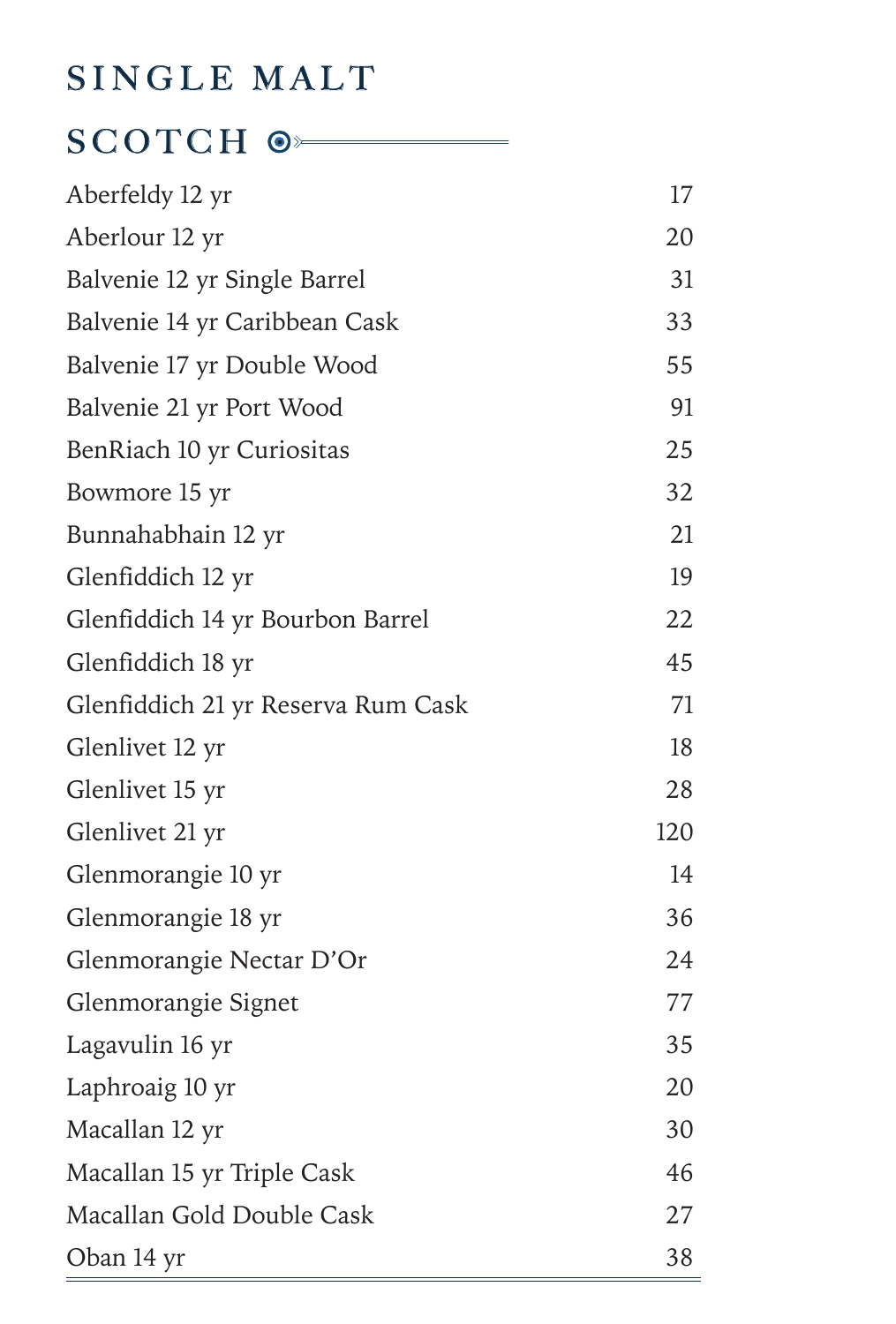# BLENDED SCOTCH  $\odot$

| Dewar's                          | 10 |
|----------------------------------|----|
| Johnnie Walker Black Label 12 yr | 15 |
| Johnnie Walker Green Label 15 yr | 23 |
| Johnnie Walker 18 yr             | 30 |
| Johnnie Walker Blue Label 21 yr  | 93 |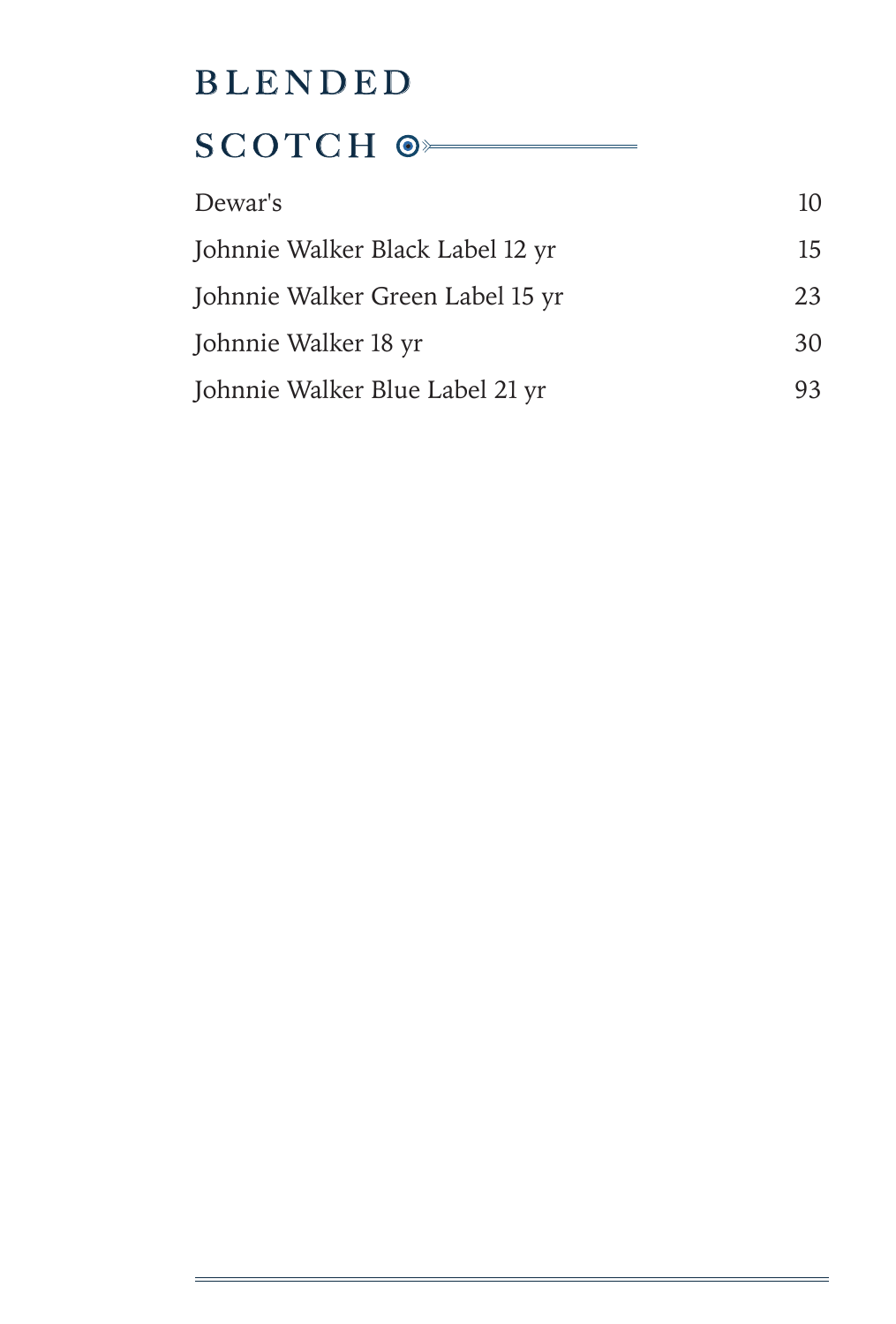# BOURBON  $\circ$

| 1792 Full Proof                           | 16 |
|-------------------------------------------|----|
| 1792 Single Barrel                        | 15 |
| 1792 Small Batch                          | 15 |
| Angel's Envy                              | 19 |
| Basil Hayden's                            | 15 |
| Blanton's "Loch Bar Barrel"               | 23 |
| <b>Buffalo Trace</b>                      | 11 |
| <b>Bulleit</b>                            | 11 |
| Bulleit 10 yr                             | 16 |
| Elijah Craig Barrel Proof                 | 21 |
| Elijah Craig Small Batch                  | 12 |
| Four Roses Small Batch                    | 15 |
| Garrison Brothers                         | 28 |
| Henry McKenna                             | 10 |
| Jefferson's Ocean                         | 29 |
| Maker's Mark                              | 15 |
| Maker's Mark Private Select "Bay of Loch" | 18 |
| Russell's Reserve 10 yr                   | 15 |
| Russell's Reserve Single Barrel           | 22 |
| <b>Weller Special Reserve</b>             | 12 |
| Weller Full Proof "Loch Bar Barrel"       | 19 |
| Woodford Double Oak                       | 18 |
| <b>Woodford Reserve</b>                   | 15 |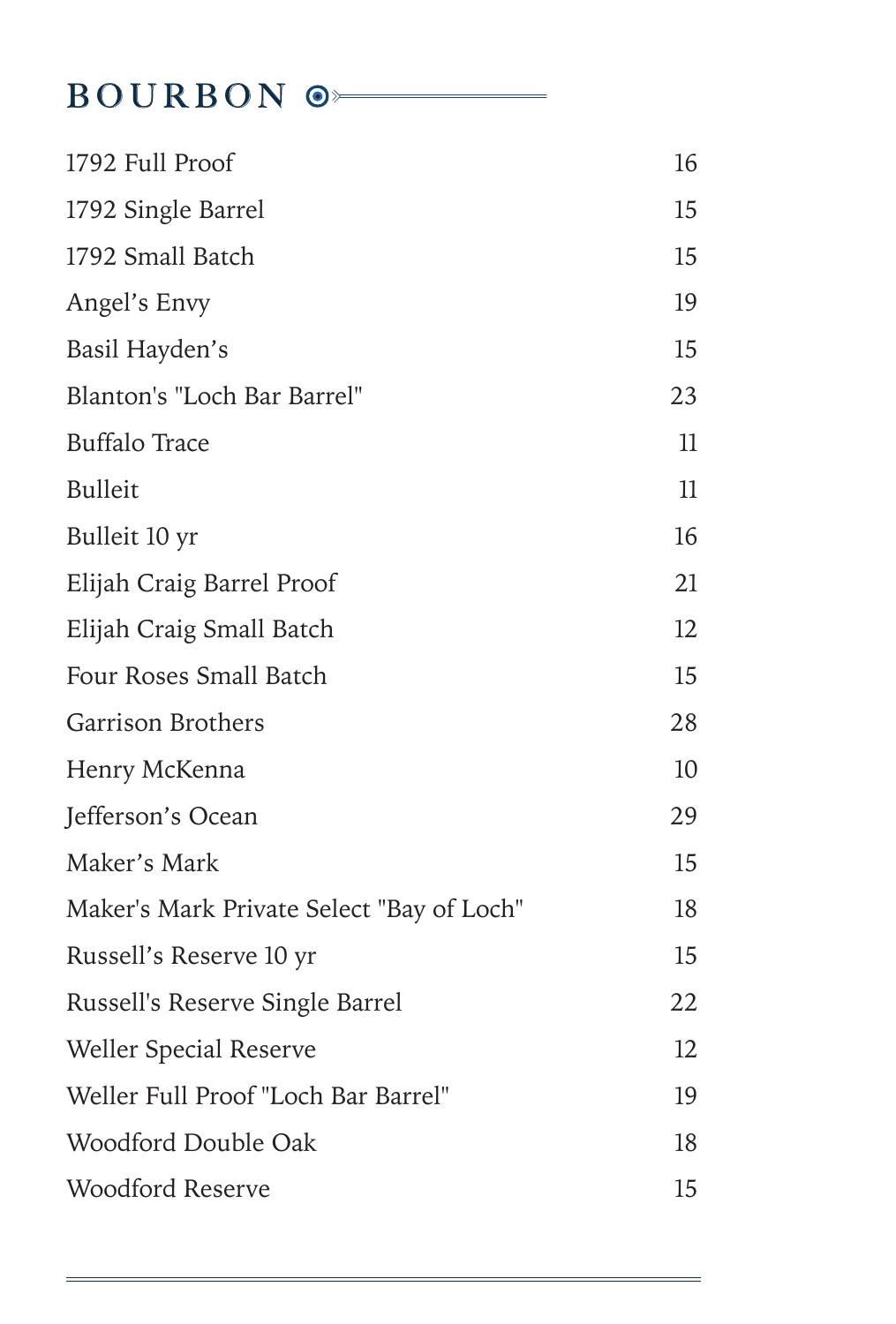## RYE WHISKEY  $\odot$

| Angel's Envy                                | 37 |
|---------------------------------------------|----|
| Basil Hayden's Dark                         | 16 |
| <b>Bulleit Rye</b>                          | 12 |
| George Dickel                               | 10 |
| <b>High West Double</b>                     | 12 |
| High West Rendezvous                        | 28 |
| Knob Creek                                  | 12 |
| Redemption                                  | 14 |
| Rittenhouse                                 | 12 |
| Sagamore                                    | 15 |
| Sazerac                                     | 12 |
| Templeton 4 yr                              | 13 |
| Templeton 6 yr                              | 16 |
| WhistlePig 10 yr                            | 29 |
| WhistlePig 12 yr Bespoke Old World Marriage | 58 |
| WhistlePig 15 yr Estate Oak                 | 86 |
| Woodford Reserve                            | 15 |

### AUSTRALIAN WHISKY  $\odot$

Starward Two-Fold 15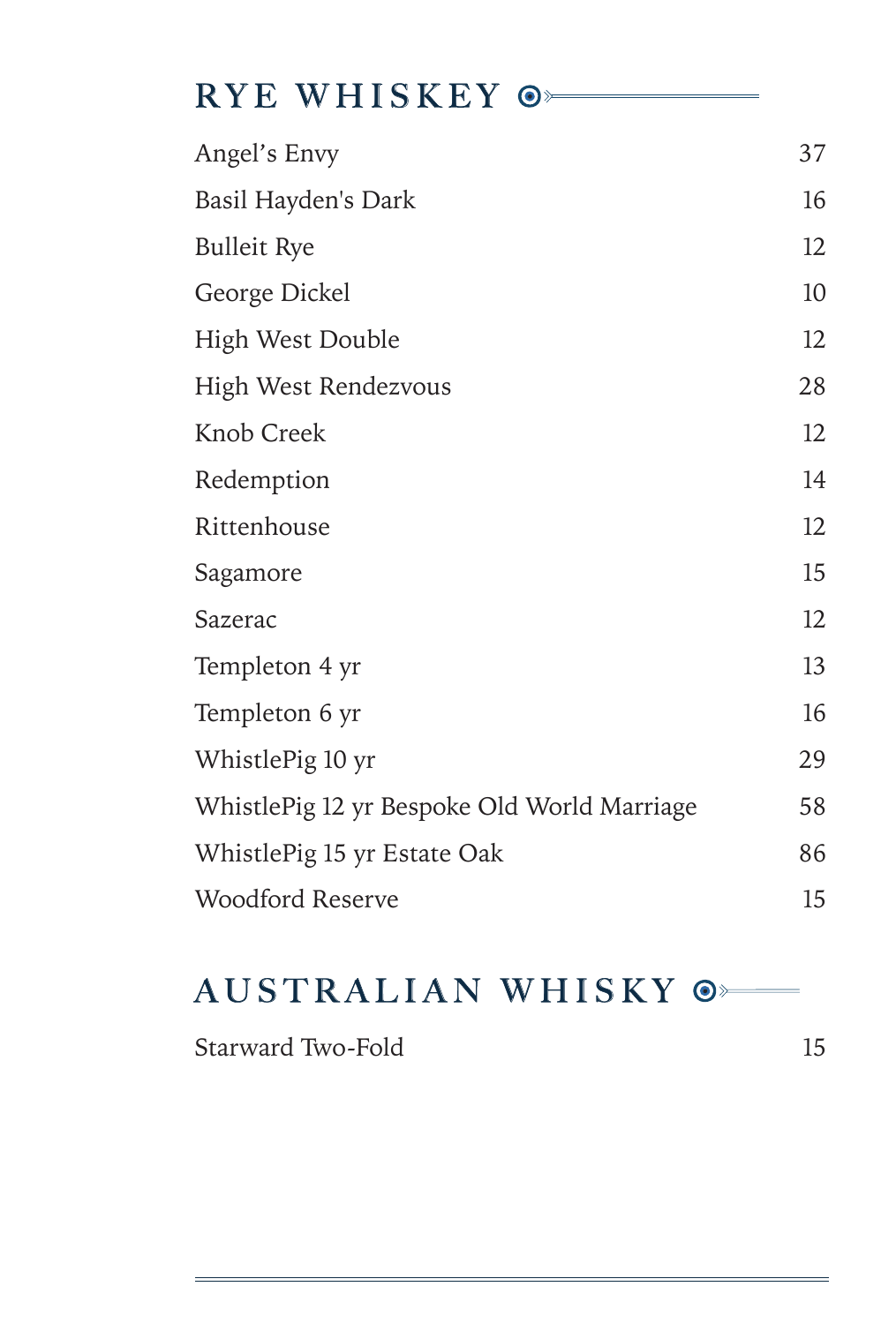# WHISKEY  $\circ$

| Crown Royal            | 12. |
|------------------------|-----|
| Jack Daniels Old No. 7 | 12. |
| Jameson                | 12. |
| Suntory Toki           | 14  |

## COGNAC<sup>O</sub></sup>

| Bache Gabrielsen V.S. Tre Kors                | 12  |
|-----------------------------------------------|-----|
| D'ussé VSOP                                   | 20  |
| Hennessy VS                                   | 17  |
| Paul Beau VS                                  | 16  |
| Rémy Martin VSOP                              | 19  |
| Rémy Martin Louis XIII Grande Champagne (loz) | 350 |

## BRANDY  $\circ$

| Calvados Cardinal Fine    |          |
|---------------------------|----------|
| Carvedo Mosto Verde Pisco | 15       |
| Navip Slivovitz           | $10^{-}$ |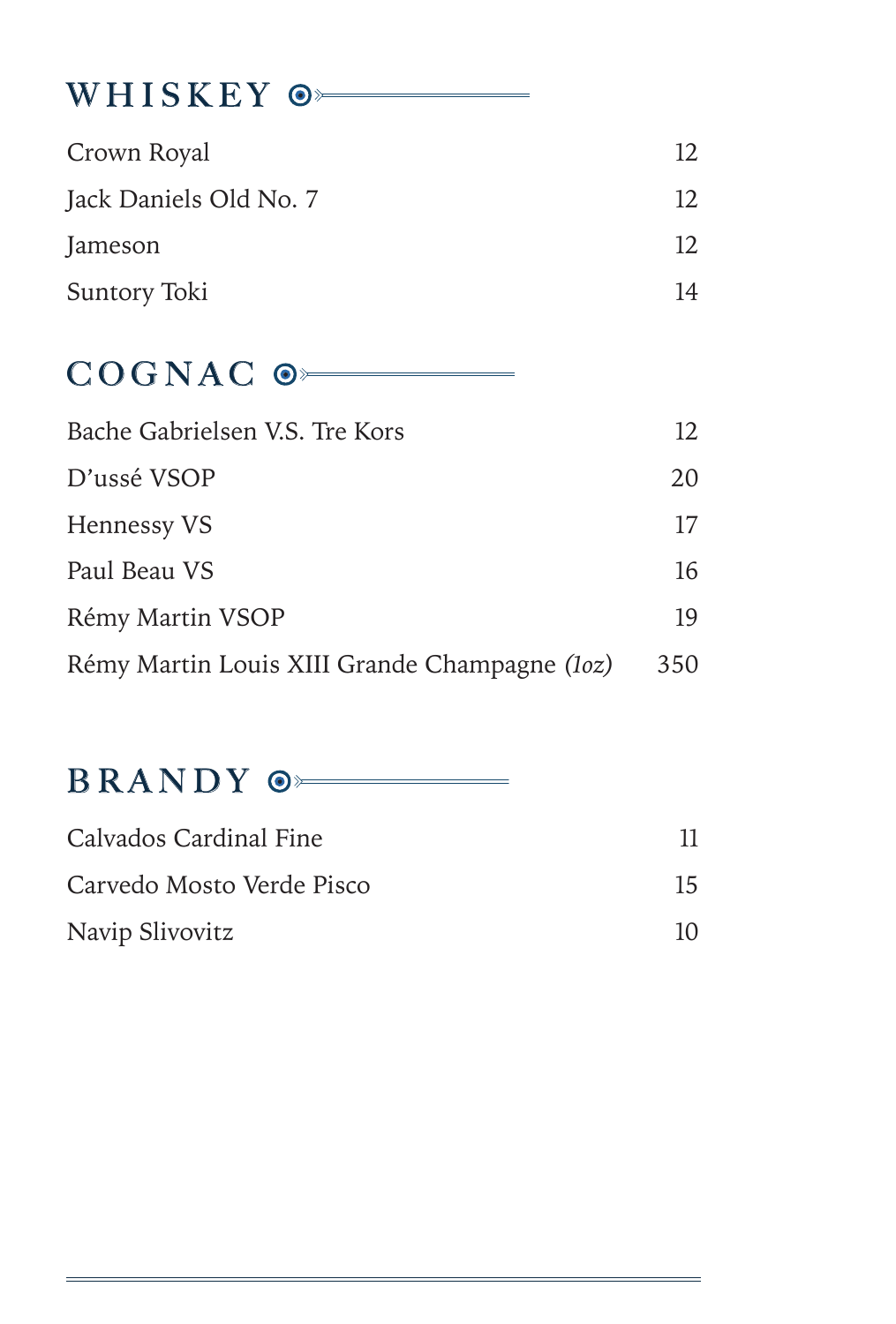## DESSERT  $\odot$

| Baklava<br>cinnamon walnuts, vanilla ice cream                                                                           | 13                          |
|--------------------------------------------------------------------------------------------------------------------------|-----------------------------|
| Silken Chocolate<br>chocolate mousse, passion fruit puree, cookie crumble, chantily cream                                | 12                          |
| Napoleon<br>caramelized phyllo, pistachio ice cream, honey nut butter                                                    | 12.                         |
| Greek Yogurt Panna Cotta<br>pistachio brittle, pistachio praline cream                                                   | 12.                         |
| Ice Cream & Sorbet<br>ICE CREAM   vanilla, pistachio, chocolate, strawberry yogurt<br><b>SORBET</b>   mango, pomegranate | Single $3 \cdot$ Triple $9$ |

### DESSERT LIBATIONS  $\circ$

| Warre's, 'Otima 20 Year' Tawny Port, NV                       | 25 |
|---------------------------------------------------------------|----|
| Alto Douro, Portugal                                          |    |
| Warre's, 'Single Year' Tawny Port, 1995<br>Colheita, Portugal | 35 |
| Fattoria Bini, Vin Santo Del Chianti, 2007<br>Tuscany, IT     | 25 |
| Alpha Estate, 'Omega', Late Harvest, NV<br>Florina, GR        | 35 |